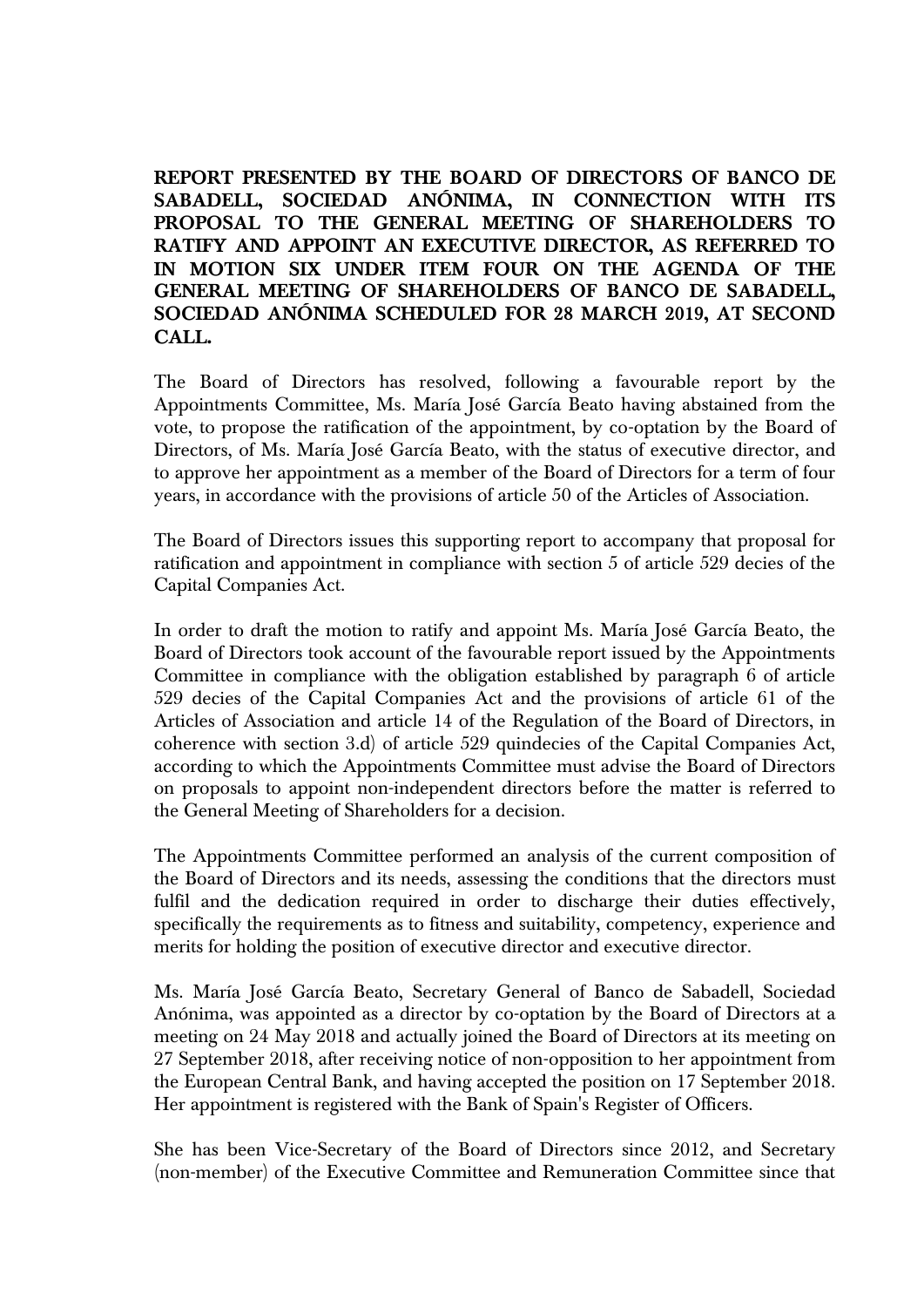same year, and of the Risk Committee since 2015. She joined Banco de Sabadell, Sociedad Anónima in 2005 as Senior Counsel, and was appointed Secretary General of the Bank in 2008.

She graduated in Law from the University of Córdoba, holds a Diploma in Criminology, and was appointed as a Spanish State Attorney in 1991. She has held a number of senior positions in the Central Government administration. She is currently an independent director of listed company Red Eléctrica Corporación, S.A. and a member of the Board of Trustees of the Banco Sabadell Foundation, the Foundation of the Spanish Banking Association and the Wolters Kluwer Foundation. Within the Banco Sabadell Group, she is also Secretary (not a director) of Sabadell Consumer Finance, S.A.U. and of its Combined Audit and Risk Committee.

By joining the Board of Directors, she has contributed her in-depth knowledge of the regulatory framework and the legal requirements applicable to credit institutions, as well as a deep understanding of corporate governance practices for financial institutions and listed companies, and of the group's banking culture. Her performance as executive director and Secretary General in the year was rated very positively by the Board of Directors and she is considered to be suitable to continue as an executive director on the Board of Directors.

Due to her professional track record and her performance as executive director and as Secretary General, both the Board of Directors and the Appointments Committee consider that she is in a position to continue contributing to the Board of Directors with her extensive experience and in-depth knowledge of the regulatory framework for banks and the legal requirements for credit institutions, which are necessary for the proper management of the corporate governance system of Banco de Sabadell, Sociedad Anónima. In addition, her executive functions as Secretary General provide the Board with a more direct link with them, providing a vision consistent with the needs of corporate governance, which will undoubtedly continue to add value to decision-making in the Board of Directors.

Her appointment as an executive director also enhances gender diversity within the Board of Directors.

Additionally, the Appointments Committee ratified the fitness and suitability review of Ms. María José García Beato that was performed prior to her appointment by cooptation, and whose conclusions are still valid, since she meets all the requirements established in articles 24 et seq. of Act 10/2014, of 26 June, on the regulation, supervision and solvency of credit institutions, and in articles 29 et seq. of Royal Decree 84/2015, of 13 February, implementing that Act, as well as the joint guidelines of the European Banking Authority and the European Securities Markets Authority on the assessment of the suitability of members of the management body and key function holders (EBA/GL/2017/12) of 26 September 2017.